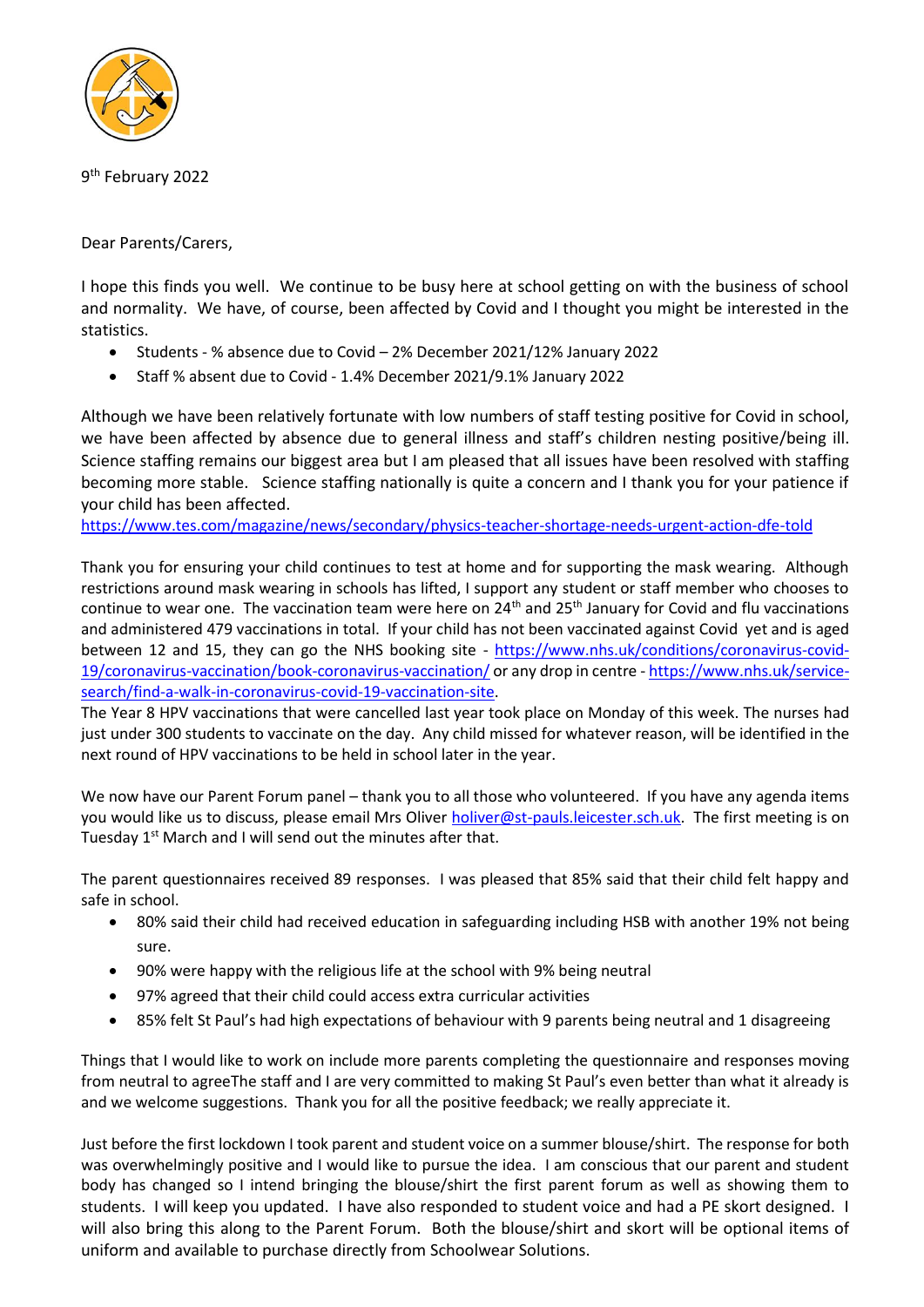In staffing news we are delighted to welcome:

- Kian Fowell as a full time Cover Supervisor
- Kenji Natividad as a part time Cover Supervisor
- Sejal Pala Student Support Officer

We say a fond farewell to Mrs Patel, our Attendance Officer, who left us this week after 9 years. We wish her well.

We will be holding a Diversity Week for staff and students between is  $21^{st}$  February –  $25^{th}$  February to tie in with Black History Month and LGBT Month. St Paul's is an incredibly diverse community. We want to celebrate that through a series of talks, fundraising events and assemblies all culminating in a "This is me" non uniform day on Friday 25<sup>th</sup> February. (Non uniform can also include traditional cultural dress as well as International sports kit or a sports kit that they identify with). The full timetable of the day and details can be found attached and on our website. Amongst our visitors for the day includes Sarah Hagger Holt who will deliver a series of talks and workshops. <https://sarahhaggerholt.com/>

Sarah will bring with her some books for our library and books to sell should your child wish to purchase one. As well as this, lots of students will be bringing in cultural foods they enjoy at home. If you do not wish your child to sample these foods, please ensure that you have this conversation with them prior to Diversity Week. if you are happy for your child to bring in some of these food items, please ask them to email their form tutor and Head of Year telling them they will bring food in. Food should be labelled for allergies. Students have also been told they can make, bring in and sell other cultural based items but again they should ensure they email their form tutor and Head of Year. All monies raised will go to their chosen charity.

The Government has now published its exam information for Year 11 and Year 13 students. We have gone through this with both year groups and you can find the information here for you to read **-** Subject-bysubject support for GCSE, AS and A level students in 2022 - GOV.UK (www.gov.uk). Both year groups will continue completing TAG's until May.

Our spiritual life remains at the heart of all we do and this half term we continue to celebrate Mass every Thursday as well as hold reflections and services in the Chapel for form classes on the 4 other days. We are enjoying having our Chaplaincy apprentice Kieran with us to help with all of these. After half term assemblies face to face resume in the Theatre. Year 12 have had a lovely wellbeing retreat afternoon and we continue to celebrate Encounter (Adoration) and Class Masses weekly in the Chapel.

Our Blessing of the Chapel with Bishop Patrick was a memorable day for the school community- with the Mass live-streamed to all Form Rooms.

Year 7-9 Advent Liturgies took place in the Chapel and our Carol Service was recorded in the Chapel. We livestreamed the Epiphany Mass on the first day back in school after the Christmas Holidays.

Lent starts on Wednesday 2<sup>nd</sup> March and all students will be offered ashes in school in the Lent Services; services and reflections will continue through Lent. We are grateful to Fr Michael, Fr Simon and Fr. John for supporting us with our spiritual life in school. The Diocese have shared the following resources with us that you might like to look at:

<https://www.godwhospeaks.uk/wp-content/uploads/2022/01/Family-Activities-for-Lent-Poster.pdf>

A piece of commissioned Bible artwork, **Mosaic Experience** gives you a 360°tour of this stunning *Little Bits of God* artwork<https://art.godwhospeaks.uk/>

Mrs Sally Walker RIP (former Food Technology teacher) was laid to rest at Countesthorpe Crematorium on Thursday 3<sup>rd</sup> February. Sally's funeral was streamed live to the School Chapel for those who could not attend the service. At the staff service after her death, we gathered to give thanks for everything Sally gave to St Paul's and the lives of the students, parents and colleagues that she touched.